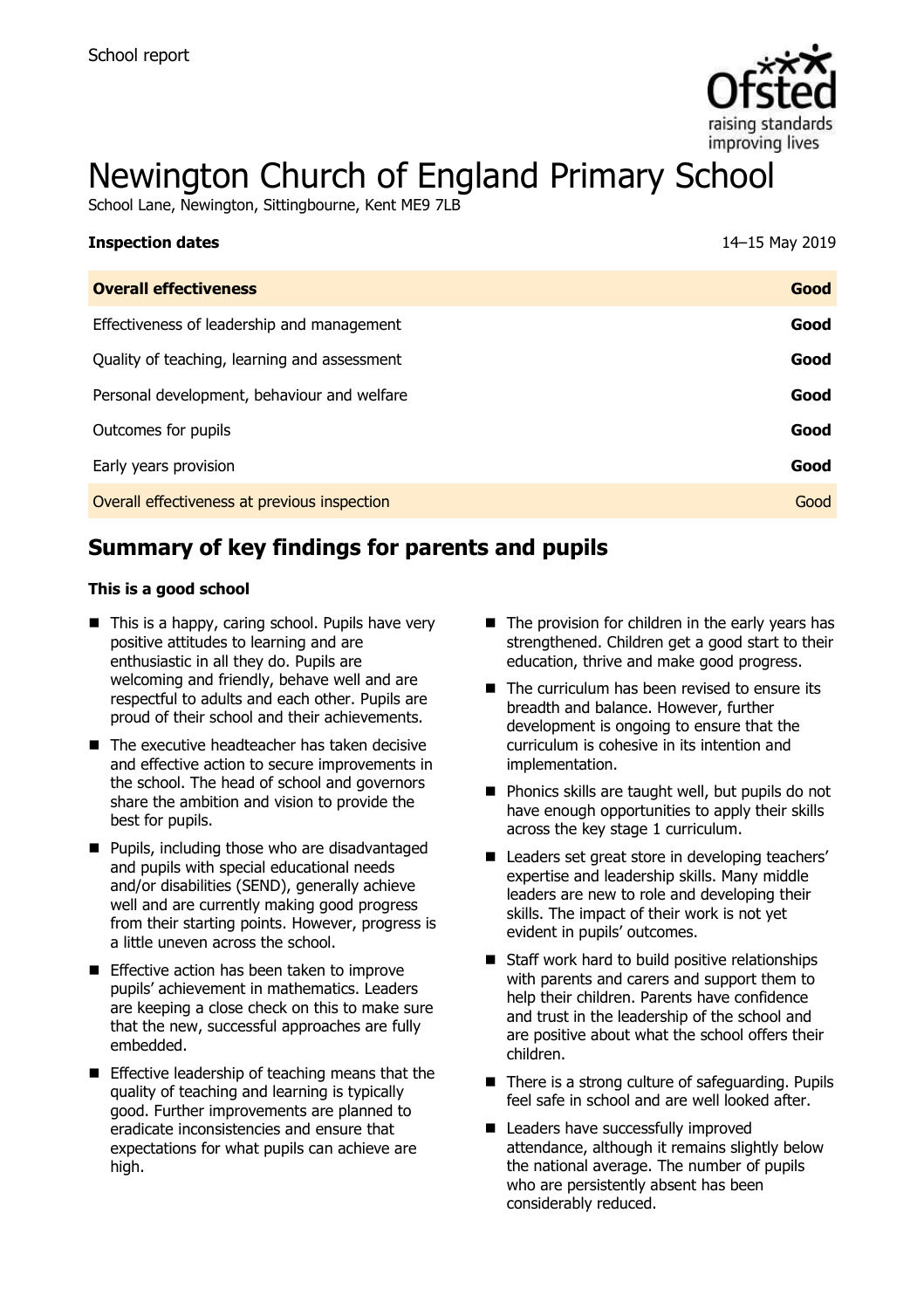

# **Full report**

### **What does the school need to do to improve further?**

- **Ensure that pupils are given regular opportunities to apply their phonics skills across** the key stage 1 curriculum.
- Sustain the current focus on improving mathematics to ensure that successful approaches are fully embedded across the school.
- **Strengthen the impact of subject leaders so that planned curriculum improvements are** embedded and teachers' expectations of what pupils can achieve are raised.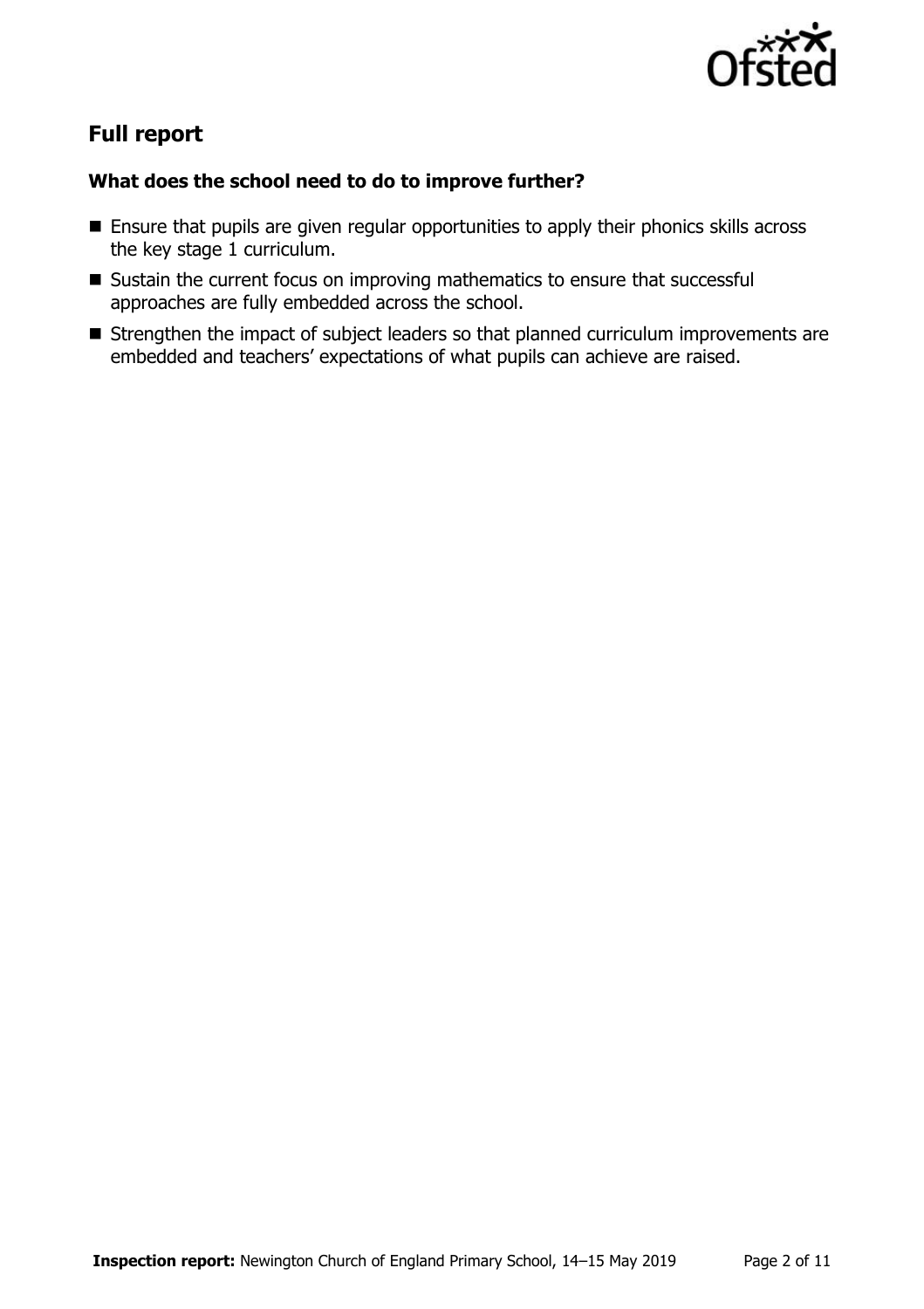

# **Inspection judgements**

#### **Effectiveness of leadership and management Good**

- $\blacksquare$  The executive headteacher has rapidly made her mark on the school, providing highly effective leadership that has inspired and refreshed the school's direction and purpose. With the head of school, she has swiftly identified the areas for improvement and significant changes have been made in a short space of time. Behaviour and attendance have improved and parents are much more supportive of the school than previously.
- $\blacksquare$  In the period since the last inspection, the school has been through considerable turbulence, with changes in leadership and staffing and declining performance. The current teaching team are almost all new to the school, since the last inspection. The head of school has made a number of changes to re-establish a positive culture in the school.
- This strong team of the executive headteacher and head of school has quickly secured the confidence of parents. One parent wrote, 'The new leadership team are positive, approachable and fair.' Another commented: 'The school has improved tremendously in the last couple of years. The staff seem more content, and happy too. Any concerns are dealt with swiftly and the attitude of staff in general seems completely different.'
- Staff and governors are committed to the shared vision and aspiration. There are mutual benefits in working closely with the other primary school in the federation. Developing new leaders has a high priority, drawing on expertise and skills from other schools as well as that of the local authority's adviser, who provides valuable support. Middle leaders are largely new to their roles. They have action plans for their subjects or areas of responsibility and provide support to colleagues in a range of ways. It is too soon to see the full impact of their work on the quality of teaching and learning or pupils' outcomes.
- Rigorous and effective monitoring by the senior team ensures that there is a wellinformed and accurate understanding of what is going well and the priorities to tackle next. There are clear milestones for when things will be achieved. These help leaders and governors to assess the impact of their actions.
- Improvements in the quality of teaching have helped to plug gaps that existed in pupils' learning. The senior team has built on the new positive culture and ethos and raised teachers' expectations.
- Staff are proud of the school and enjoy working there. They work well together and with colleagues in the other school in the federation. There is a positive and happy atmosphere. Staff appreciate the opportunities for training to enhance their skills and expertise. Teachers who are new to the profession are very positive about the support the school provides and are highly responsive to the advice they receive.
- Staff have every confidence in the school's leadership and work with the senior team to implement the changes that have been put in place. One parent wrote: 'The school has undergone many changes in the three years my son has been at the school, but we have always been kept well informed, the children's education and best interests are always at the heart of the decisions.'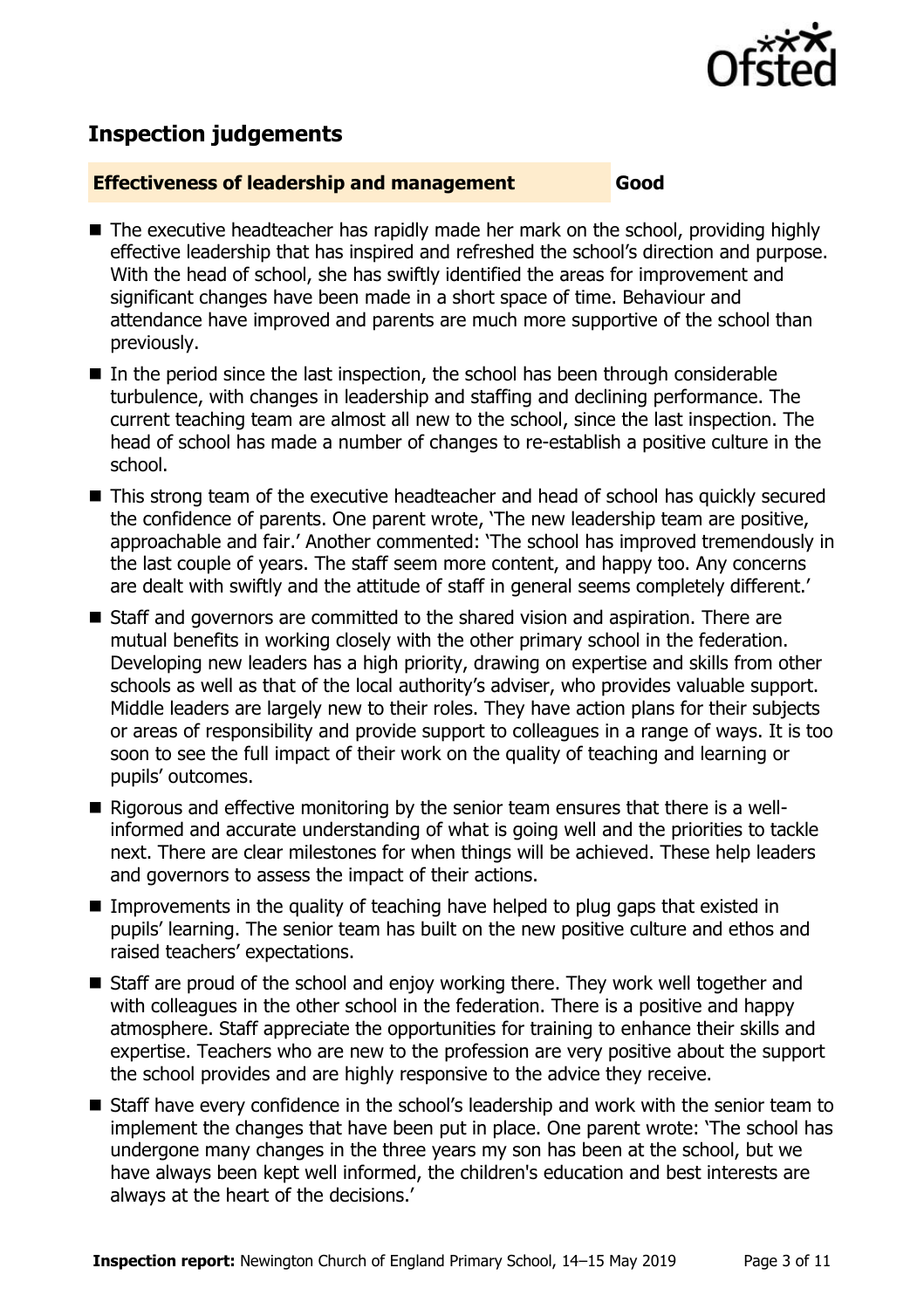

- Spiritual, moral, social and cultural development, including the promotion of fundamental British values, is promoted well and supports pupils' understanding of concepts such as tolerance, democracy and respect. These, along with the school's Christian values, are woven into daily life. 'Children mix well across all years and there is a strong current of the values embedded in all they do. I am very grateful my children can access such a positive environment every day,' was the view of another parent.
- The curriculum was an area that the executive headteacher identified as needing immediate revision to address the historical gaps in pupils' learning. Swift action has ensured that the curriculum is now broad and balanced and covers all the requirements of the national curriculum. Pupils enjoy the planned special events, including topic days, theatre trips and visitors to school, such as the visit of an orchestra. Further development of the curriculum is ongoing to ensure that it is cohesive, has a clear, shared intent and that its implementation has a greater impact on pupils' outcomes.
- Leaders make effective use of the additional funding from pupil premium, the physical education (PE) and sports premium and the funding for pupils with SEND. Leaders and governors monitor the use of this funding and its impact on the outcomes for the different groups of pupils. They ensure that it is being spent well and is making a difference to pupils' achievement.
- Only a small number of parents responded to Ofsted's online questionnaire, Parent View, but inspectors also looked at a large response to the school's own parental survey. There were many positive comments, for example: 'Teachers and headteachers are always around for a chat and the feel of the school is that they care very much for their pupils and want them to do well.' Another summed up the views of several parents with the comment, 'A wonderful school where children flourish.' The executive headteacher and the head of school have been relentless in their work to successfully secure the confidence and engagement of parents in the school. Parents support the school well and in practical ways too, for example by helping to further develop the outdoor sanctuary and creating a garden in the early years.

#### **Governance of the school**

- Governance is effective. Governors have an accurate understanding of the school's strengths and weaknesses. They know they are accountable and are well informed by senior leaders and their own monitoring.
- Governors are reflective and have strengthened their strategic work to hold leaders to account for the school's performance. They are not complacent and explore ways to further enhance their effectiveness. They have a range of appropriate skills and expertise to challenge and support leaders. Information about pupils' progress is scrutinised and probing questions are asked.
- Governors have oversight of additional funding, ensuring that it is spent wisely and makes a difference for pupils.
- Governors have secured an experienced leadership team for the school, to put it back on track after a period of turbulence, and ensure that improvement is rapid.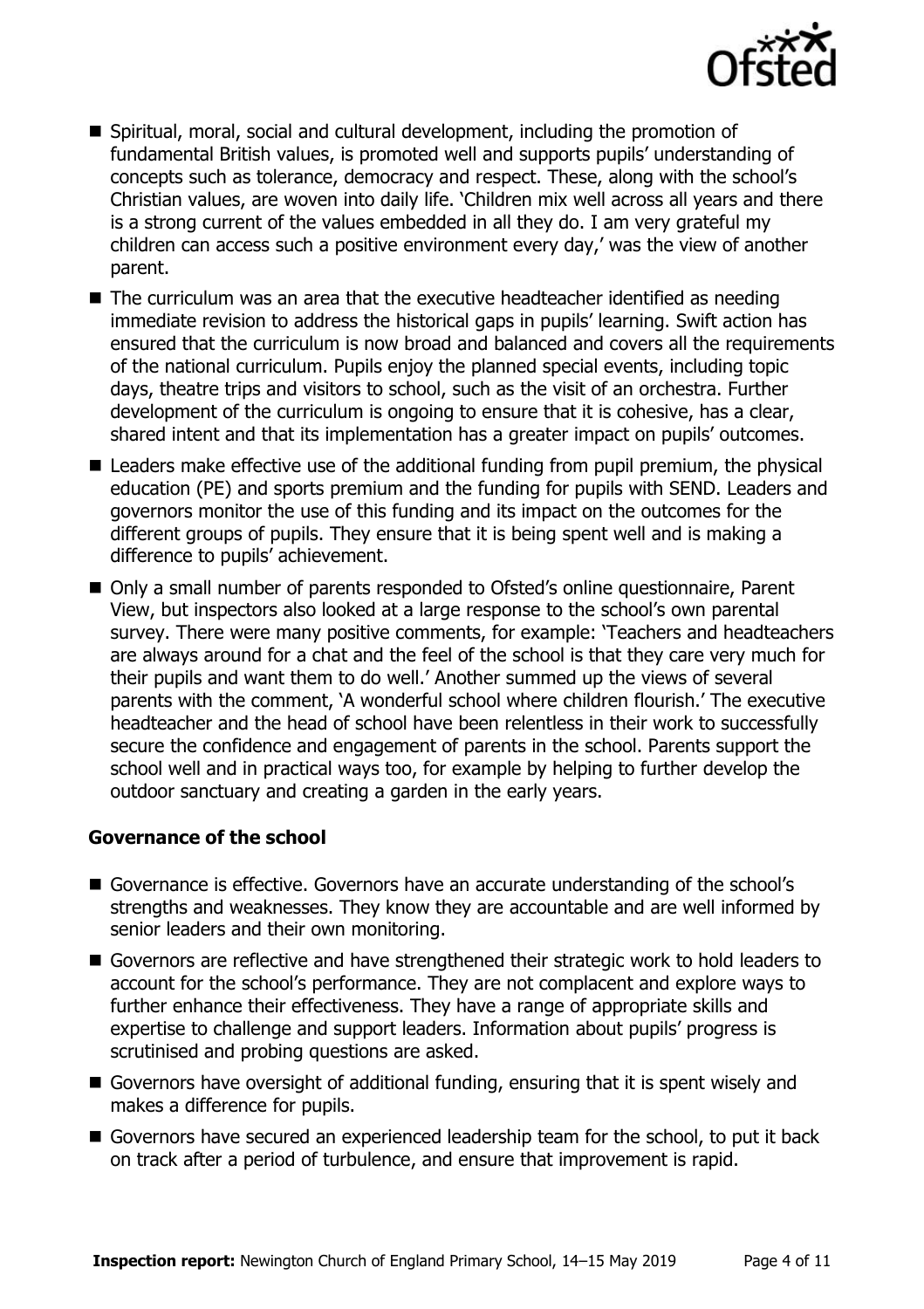

### **Safeguarding**

- The arrangements for safeguarding are effective.
- Staff, including those who are new, are effectively trained. They know the signs to look for and procedures to follow to report any concerns. They are aware of their responsibilities for keeping pupils safe. Senior leaders ensure that staff are vigilant.
- Leaders take prompt and effective action, including working closely with external agencies, to make sure that pupils receive appropriate and timely help, when necessary. Efficient and well-organised records are kept. Recruitment checks are completed thoroughly and efficiently. Leaders are tenacious in ensuring that all concerns and referrals are followed up swiftly.
- **Pupils say that they feel safe in school and know how to keep themselves safe online.** Staff and parents agree that the school keeps pupils safe. One parent expressed the positive views of many parents, writing: 'The staff all know the children personally and there is a community feeling at the school, everybody looks out for each other. My children all feel very safe and happy to go to school every day.'

#### **Quality of teaching, learning and assessment Good**

- **Pupils enjoy learning. There are very positive relationships between staff and pupils.** Staff have a thorough knowledge of pupils and plan learning activities that engage them. Pupils feel that their teachers help them to learn well. They are proud of their achievements.
- **Pupils work very well together, supporting each other successfully with their learning.** Pupils demonstrate their positive attitudes in lessons and respond to teachers' high expectations for their conduct.
- **Phonics skills are taught using the agreed phonics programme. Teachers follow this closely** to ensure that the teaching of phonics is systematic. However, pupils do not always have enough opportunities to use and develop their skills across the key stage 1 curriculum.
- Teachers promote reading for enjoyment. High-quality children's literature is often the starting point for learning across a range of subjects, in addition to developing pupils' reading comprehension and writing skills.
- In mathematics, leaders identified gaps in pupils' learning. Effective strategies, including training to enhance teachers' skills, are improving teaching and learning in mathematics. All pupils are developing their mathematical reasoning skills and becoming increasingly adept at explaining their thinking. This is helping pupils to make stronger progress.
- Teachers at an early stage of their career are developing their skills well. They receive effective support from senior leaders. Teaching assistants generally work closely with teachers and make a good contribution to pupils' learning. They provide individuals and groups, including pupils with SEND and disadvantaged pupils, with well-targeted and appropriate extra support so that they learn successfully.
- Within the overall picture of good teaching and learning, there are some inconsistencies. These are where best practice is not yet fully embedded, and where teachers' expectations are not always high enough.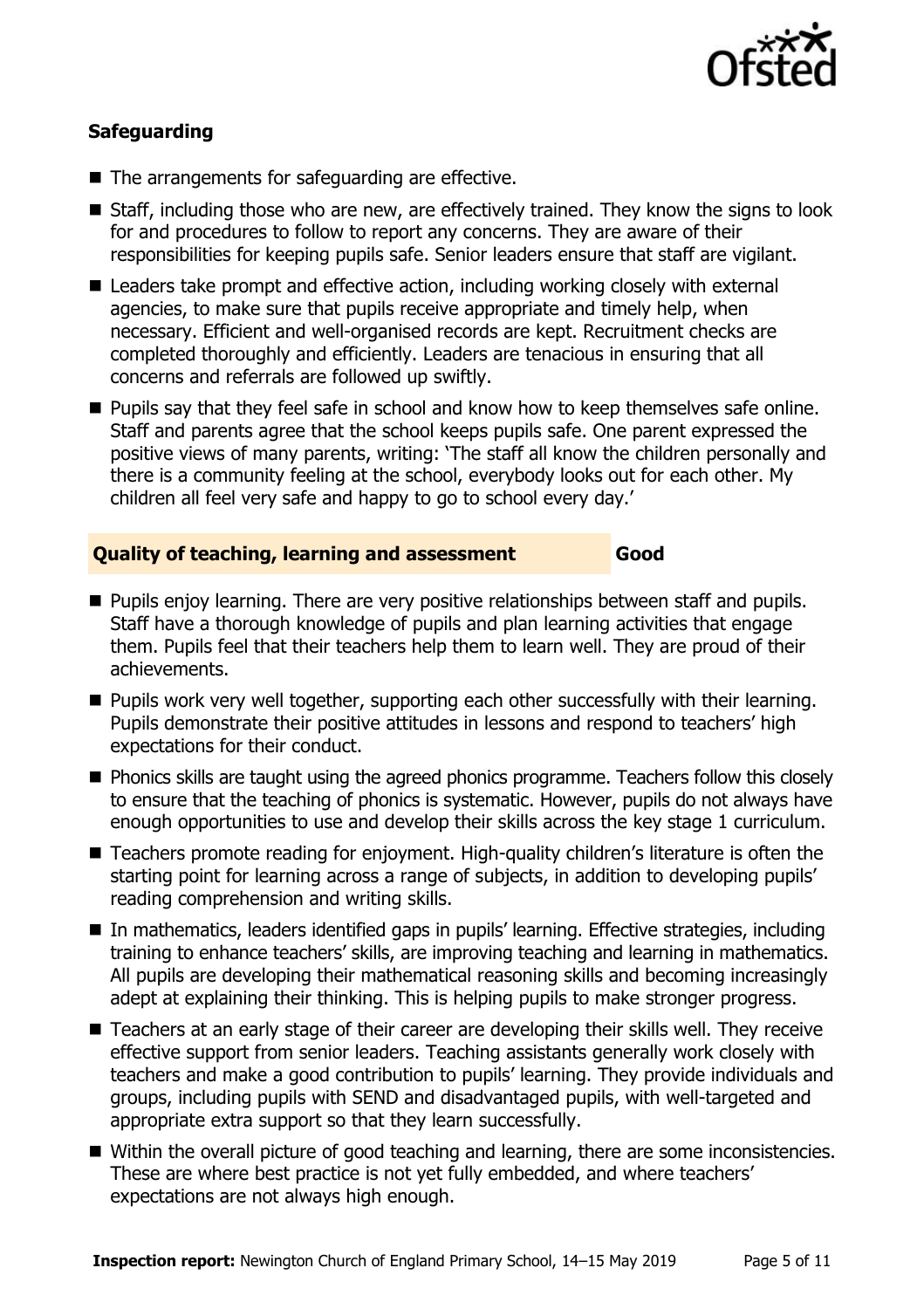

#### **Personal development, behaviour and welfare Good**

#### **Personal development and welfare**

- The school's work to promote pupils' personal development and welfare is good.
- $\blacksquare$  Pupils enjoy school and have very positive attitudes to learning, which helps them achieve well. The school is a calm, purposeful environment and pupils are polite, friendly and welcoming to visitors.
- **Pupils appreciate the friendships they make at school, and play and learn together well.** They are kind and caring, living up to and promoting the school's values of respect, honesty, kindness and perseverance.
- Staff provide a safe, nurturing environment. Vulnerable pupils receive additional care to support their emotional well-being. This boosts their confidence and self-esteem, enabling them to thrive.
- Parents agree that their children are well looked after. One parent wrote: 'From my daughter starting in Reception and beginning her education, to our older children taking their SATs and preparing for the transition to secondary, I couldn't fault the staff's commitment, not only to children's education but also to their emotional needs.'
- **Pupils say that they feel safe in school. They learn how to keep safe in a range of** situations, in and out of school, including keeping safe when online. Pupils told inspectors that there is no bullying in school as 'it's not acceptable', but that they are confident to turn to adults in school should any problems arise.
- **Pupils have a good awareness of how to have a healthy lifestyle. At the start of the** day, they participate in 'wake and shake' sessions or complete the 'daily mile'. Older pupils run the tuck shop, selling healthy snacks at playtime.
- $\blacksquare$  Pupils enjoy the responsibilities they are given, for example being play leaders and buddies. They said they would like to do more.

#### **Behaviour**

- The behaviour of pupils is good. There is a calm, orderly atmosphere around the school. Behaviour in lessons is good and helps pupils to learn effectively and make strong progress. Pupils behave well on the playground and during lunchtimes. Pupils are aware of teachers' high expectations for their behaviour and clearly know what they should and should not do.
- Leaders have worked extremely hard to increase the school's overall attendance. As a result, attendance has improved and most pupils attend regularly. However, attendance remains just below the national average. Leaders keep a close check on patterns of absence for different groups and individuals. They ensure that there is robust follow-up if the school is not informed about the reason for a pupil's absence. The proportion of pupils who are persistently absent has decreased. Pupils are generally punctual for school.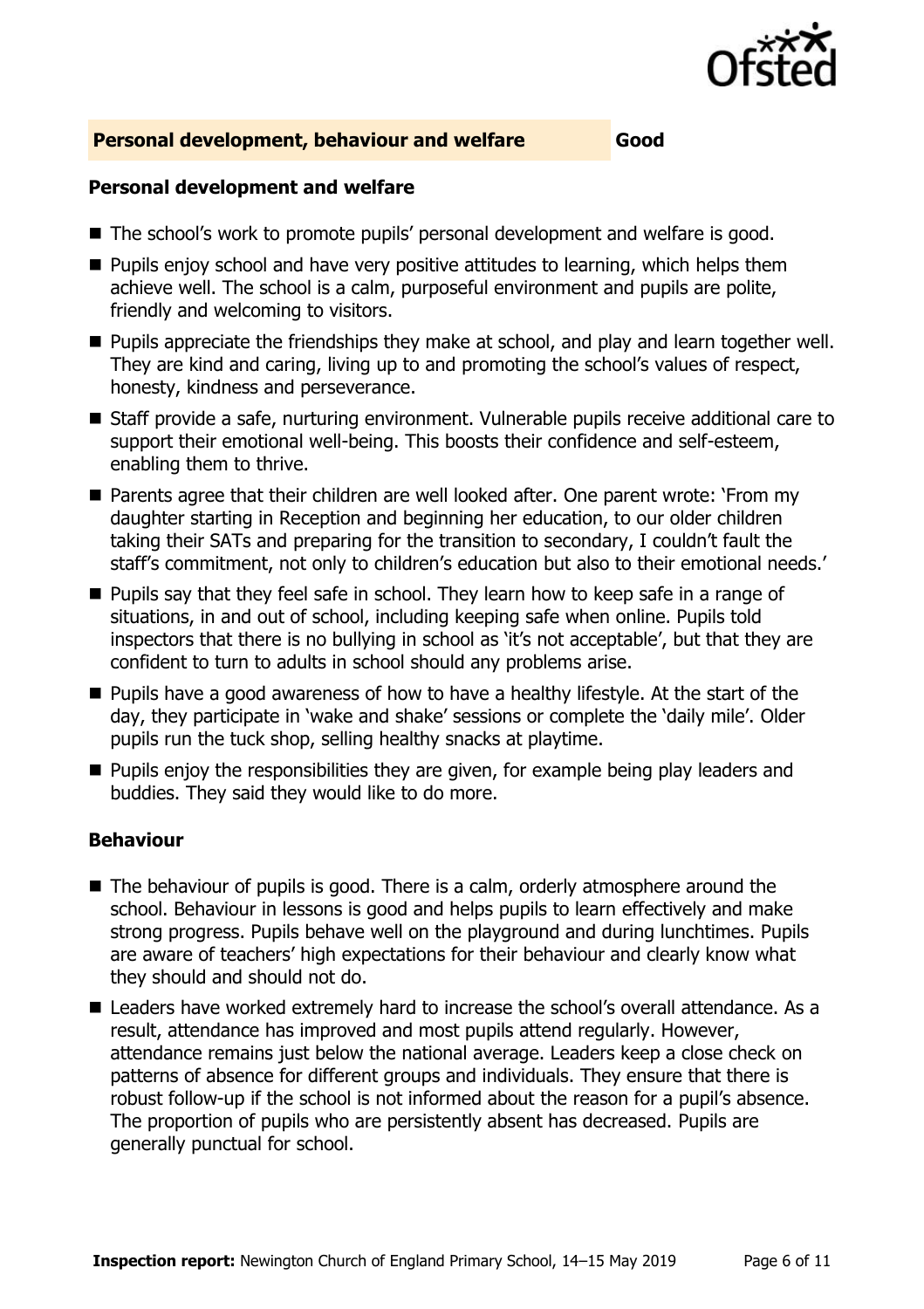

#### **Outcomes for pupils Good**

- In 2018, at the end of key stage 2, pupils' progress in reading and writing had improved on the previous year and was in the average range, but progress in mathematics was below average. In 2018, writing attainment at the end of Year 2 and Year 6 was a strength, as the proportions of pupils achieving greater depth were above the national averages.
- Work in pupils' books and the school's own checks show that current pupils, including disadvantaged pupils, pupils with SEND and the most able, are making generally good progress in reading, writing and mathematics. However, the picture is a little uneven across the school. Pupils' progress, their positive attitudes to learning and their social skills prepare them well for the next stage of their education.
- The published information on pupils' attainment needs to be viewed with caution because of the small size of the Year 6 cohort in 2018. This meant that one pupil represented 5%. However, senior leaders, in their determination to improve achievement, have implemented a rigorous system to check on pupils' progress and the quality of teaching. This has enabled pupils to receive specific support to help them catch up if they are at risk of falling behind. As a result, the majority of current pupils are working at the expected standard for their age in reading, writing and mathematics, although there is a little variation across the school.
- At the end of Year 6, in 2018, progress in mathematics was weaker when compared to pupils' progress in writing and reading. Leaders' actions are addressing the legacy of gaps in pupils' learning and strengthening current pupils' progress. Leaders acknowledge that they need to continue the focus on mathematics to ensure that the improvements are embedded across the school.
- $\blacksquare$  Phonics is taught well from the early years onwards. However, in key stage 1, some pupils do not always have enough opportunity to apply their skills across the curriculum and build on the skills learned in the Reception Year.
- Reading for pleasure is promoted well in key stage 2. Pupils enjoy a wide range of high-quality texts and can talk enthusiastically about their favourite authors and styles of writing.

#### **Early years provision Good Good**

- Leaders' actions have had a positive impact on developing the environment and provision in the early years, improving outcomes for the children. Children now get a good start. They make strong progress across the curriculum because their learning needs are met effectively. They are well prepared to continue their learning in Year 1.
- Staff build children's skills by talking with children in a purposeful way to extend their language knowledge and skills. They ask questions to check children's understanding and develop their thinking and reasoning skills.
- A wide range of opportunities are available inside and outside, capturing children's interests and sparking their curiosity and imagination. Children were thrilled, excited and awe-struck to witness a baby blue tit emerge from a bird box for the first time.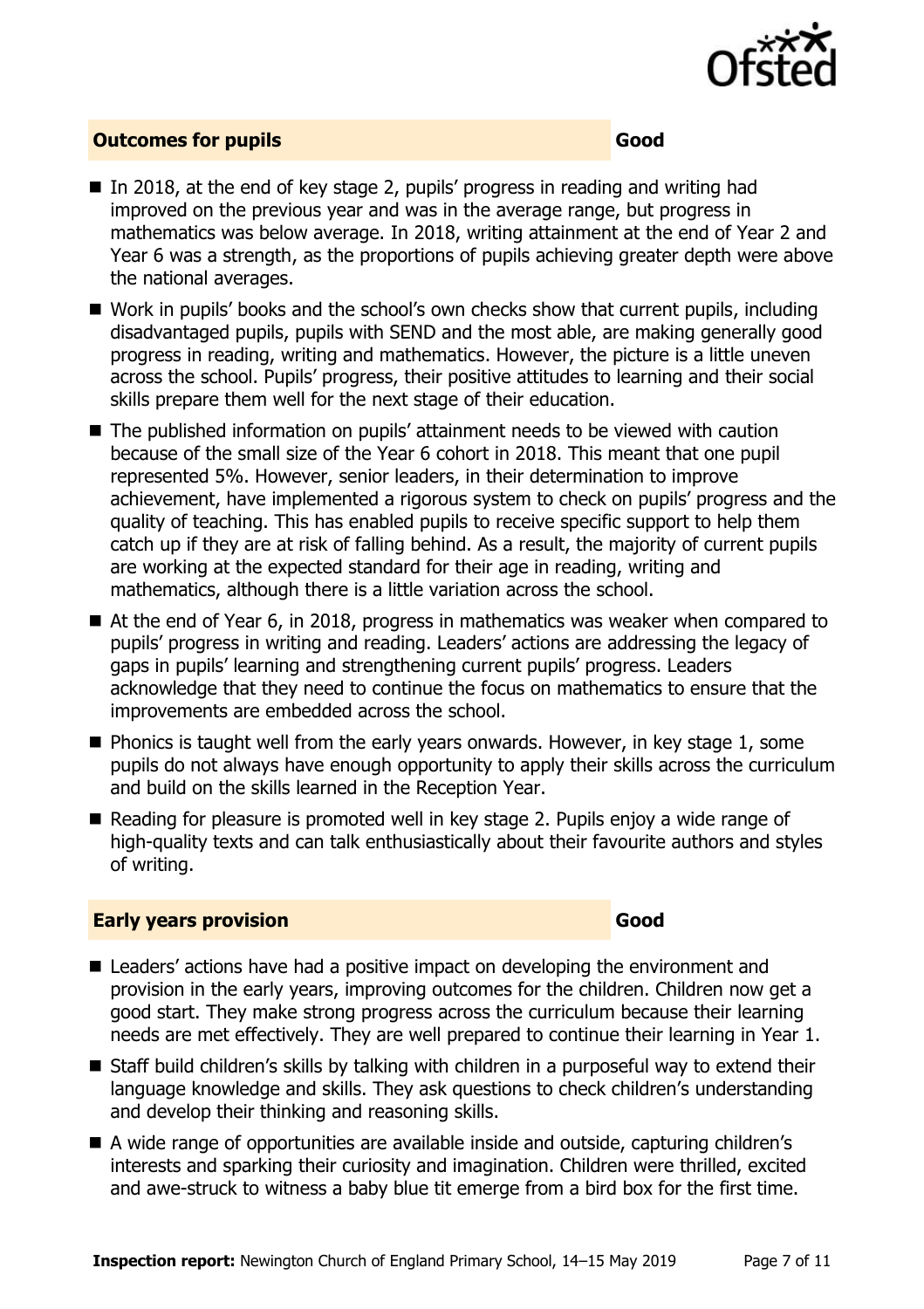

- Children behave well. They quickly settle into the routines of the day and develop independence. They work and play happily together. Staff have a thorough knowledge of the children, and relationships are nurturing. They keep a close check on children's achievements and record of developments in children's learning journals, which are shared with parents.
- Staff ensure that systems to keep children safe in the early years are rigorous. For example, daily risk assessments are carried out to ensure that the classroom and the outside area are safe spaces to learn. All statutory welfare requirements are met. All necessary actions are taken to support children whose circumstances may make them vulnerable.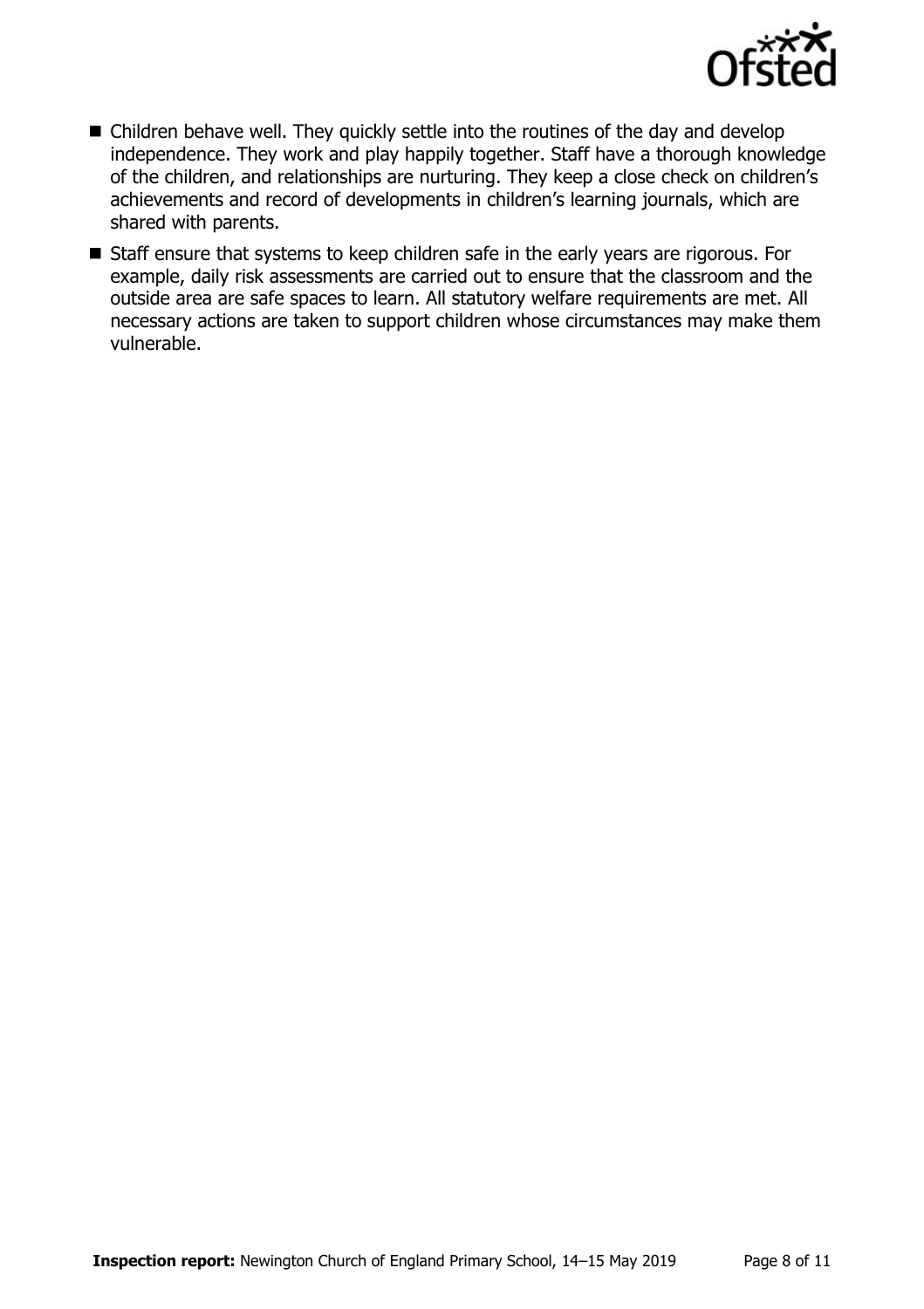

# **School details**

| Unique reference number | 118649   |
|-------------------------|----------|
| Local authority         | Kent     |
| Inspection number       | 10088052 |

This inspection of the school was carried out under section 5 of the Education Act 2005.

| Type of school                      | Primary                             |
|-------------------------------------|-------------------------------------|
| School category                     | Voluntary controlled                |
| Age range of pupils                 | 4 to 11                             |
| <b>Gender of pupils</b>             | Mixed                               |
| Number of pupils on the school roll | 171                                 |
| Appropriate authority               | The governing body                  |
| Chair                               | Peter Marshall                      |
| <b>Headteacher</b>                  | Tara Deevoy (Executive Headteacher) |
| Telephone number                    | 01795 842300                        |
| Website                             | www.newington.kent.sch.uk           |
| <b>Email address</b>                | headteacher@newington.kent.sch.uk   |
| Date of previous inspection         | 12-13 May 2015                      |

#### **Information about this school**

- The school is federated with Lower Halstow Primary School.
- The executive headteacher was appointed in September 2018 and provides leadership for both schools. Newington Church of England Primary also has a head of school. Both schools share a governing body.
- This school is smaller than the average-sized primary school. There is one class in each year group.
- $\blacksquare$  The proportion of pupils eligible for the pupil premium is below average.
- $\blacksquare$  The proportion of pupils with SEND is above average.
- The school is a voluntary controlled Church of England primary within the Diocese of Canterbury. It was last inspected under section 48 of the Education Act 2005 in October 2016 and is due for reinspection in 2022.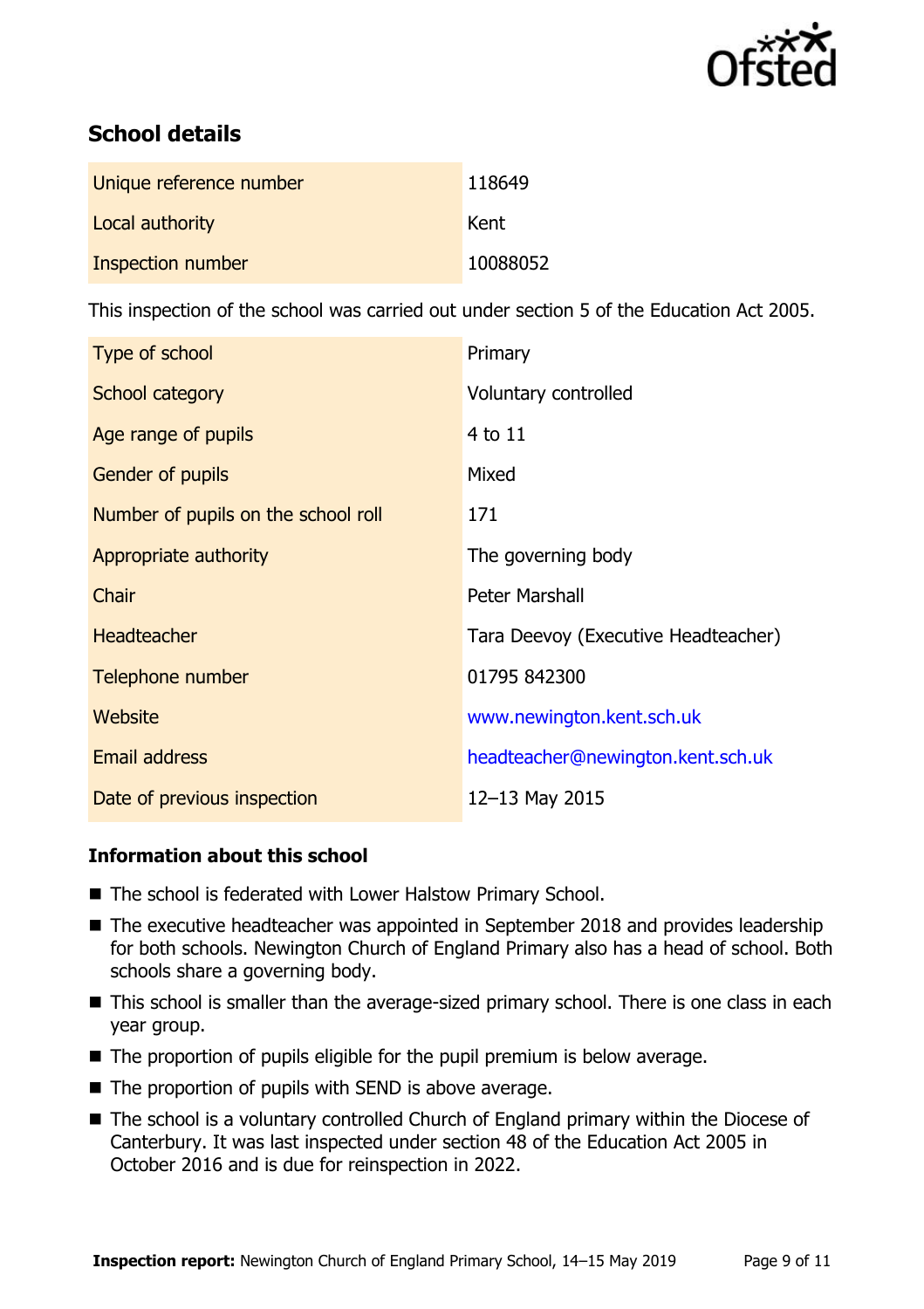

# **Information about this inspection**

- The inspectors observed teaching and learning in all classes, accompanied by the executive headteacher or the head of school.
- Inspectors examined samples of pupils' work and talked to individuals and groups of pupils about their learning and to gather their views of the school. They heard some pupils read. They observed pupils' behaviour at breaktimes and lunchtimes.
- Discussions were held with the executive headteacher, the head of school, other leaders with key responsibilities and teachers who are at an early stage of their careers.
- $\blacksquare$  Meetings were held with governors and with the local authority's adviser.
- The inspectors examined a range of documents, including leaders' checks on the school's performance and the quality of teaching and learning; the school improvement plan; information on pupils' progress; and records relating to safeguarding, pupils' behaviour and attendance.
- There were 37 responses to Ofsted's online questionnaire, Parent View, including 16 free-text comments. An inspector spoke to some parents at the start of the day, and the school's own recent survey of parents was examined. This had 51 responses. One letter was received from the parish curate. Inspectors took account of 23 responses to Ofsted's staff questionnaire. There were three responses to Ofsted's pupil questionnaire. Inspectors examined the school's own recent survey of pupils, which had 81 responses.

#### **Inspection team**

Margaret Coussins, lead inspector **Constant Constant** Ofsted Inspector **Teresa Davies Community Construction Construction Construction Construction Construction Construction Construction**